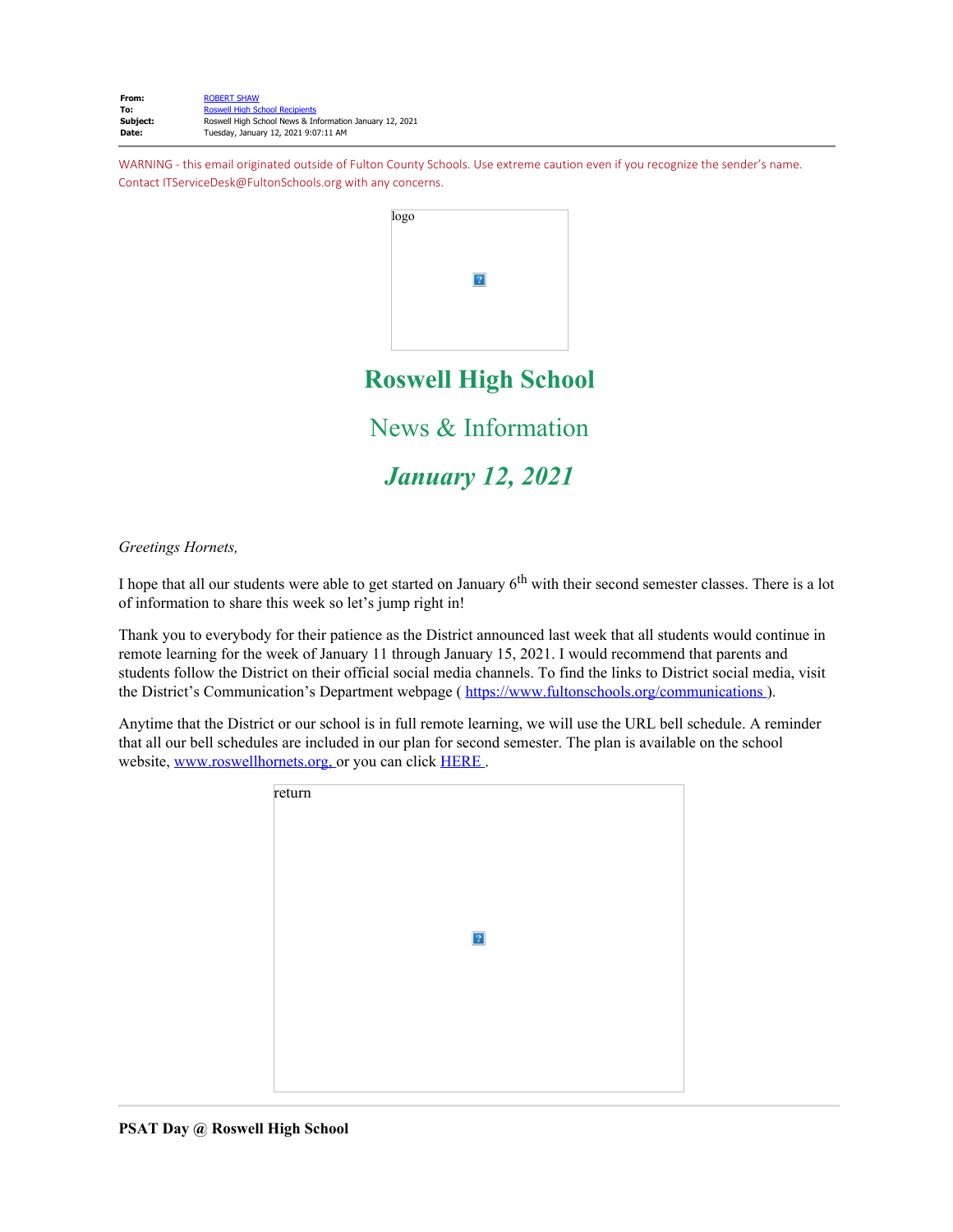*Roswell High School will offer the PSAT to students in grades 9-11 on Tuesday, January 26, 2021.*

- Dismissal times on the PSAT day is 1:00 p.m. Buses will run their normal afternoon routes at 1:00 p.m. on Tuesday, January 26, 2021. There will not be any bus runs at 3:30 p.m. on January 26.
- On January 26, 2021, 12th graders will have an asynchronous remote learning day.  $12<sup>th</sup>$  graders should not come to school on January 26, 2021.
- All  $9<sup>th</sup>$ ,  $10<sup>th</sup>$  and  $11<sup>th</sup>$  grade students will take the PSAT in their advisement classes. Teachers will proctor the PSAT.
- The PSAT is only administered in person so students who wish to take the PSAT and are learning remotely must report to school that day.
- All students on Jan 26, 2021 will remain in the cafeteria until 7:50 a.m. and then report to their Advisement. Administrators will be in the halls to help direct students. Due to testing, some advisements classes may have been moved to other classrooms.
- There are a wealth of resources to prepare for the PSAT. One good one is at [www.khanacademy.org](https://nam11.safelinks.protection.outlook.com/?url=http%3A%2F%2Fwww.khanacademy.org%2F&data=04%7C01%7Cmurphys%40fultonschools.org%7C0e4f49f32bd94626aa2808d8b7034eee%7C0cdcb19881694b70ba9fda7e3ba700c2%7C1%7C0%7C637460572302682157%7CUnknown%7CTWFpbGZsb3d8eyJWIjoiMC4wLjAwMDAiLCJQIjoiV2luMzIiLCJBTiI6Ik1haWwiLCJXVCI6Mn0%3D%7C1000&sdata=tRFIACbrxbgJw2rUUd3yqBuY998b5w1tfL%2B%2B0Y%2BeIWw%3D&reserved=0). Click [HERE](https://nam11.safelinks.protection.outlook.com/?url=https%3A%2F%2Fwww.khanacademy.org%2Ftest-prep%2Fsat%2Fnew-sat-tips-planning%2Fnew-sat-how-to-prep%2Fa%2Ffull-length-psat-nmsqt&data=04%7C01%7Cmurphys%40fultonschools.org%7C0e4f49f32bd94626aa2808d8b7034eee%7C0cdcb19881694b70ba9fda7e3ba700c2%7C1%7C0%7C637460572302692148%7CUnknown%7CTWFpbGZsb3d8eyJWIjoiMC4wLjAwMDAiLCJQIjoiV2luMzIiLCJBTiI6Ik1haWwiLCJXVCI6Mn0%3D%7C1000&sdata=iTsa7l9ekyzO%2BLAX3LOwCjkY4Fb7Zronpg%2FvdL3c0qM%3D&reserved=0) for more information.

#### **Underclassmen Picture Retake Day - January 19th**

Don't miss your chance to be in the yearbook! Picture Retakes will be taken on January 19th.

Face to Face students: Student retake photos will be taken during all lunches in the atrium.

Remote & Virtual students: Students may report to the school atrium between 3:30pm and 5:00pm on January 19th.

Pre-order your photos today and SAVE \$\$ at [Cady.com/portraits](https://nam11.safelinks.protection.outlook.com/?url=https%3A%2F%2Fstore.cady.com%2Funderclass&data=04%7C01%7Cmurphys%40fultonschools.org%7C0e4f49f32bd94626aa2808d8b7034eee%7C0cdcb19881694b70ba9fda7e3ba700c2%7C1%7C0%7C637460572302692148%7CUnknown%7CTWFpbGZsb3d8eyJWIjoiMC4wLjAwMDAiLCJQIjoiV2luMzIiLCJBTiI6Ik1haWwiLCJXVCI6Mn0%3D%7C1000&sdata=%2BPOyEm%2FG9tK7GLEKXx9HWNE%2FKYhwG4cRZkDOFReJpZc%3D&reserved=0).

Social Distancing will be maintained through thoughtful scheduling, and arrangement in the atrium. The photographers will not only be widely spaced, but also masked and temperature checked before entering the school.

#### **RHS PTSA Student Well Being**

RHS Parents/Guardians - You are invited to join a **Parent Zoom call on January 19th at 7pm** to hear about an initiative we are hoping to launch soon at Roswell High School. Kit Cummings, founder of the Power of Peace Project (P.O.P.P.), will host this virtual meeting with RHS PTSA to discuss the possibilities and goals for our students as we embrace issues our youth are facing. The Zoom link is below.

No experience is needed! Just listen, ask questions, or offer suggestions if you feel led. Our Roswell Community remains strong and committed to working together for the health and well being of one another. (More details included in RHS PTSA Newsletter January 15th, 2021)

## Questions?

- Lisa Mullen, RHS PTSA Student Well Being Committee Chair [ltmullen@icloud.com](mailto:ltmullen@icloud.com)
- Lee Hills, RHS PTSA Student Well Being Committee Member [leehills@bellsouth.net](mailto:leehills@bellsouth.net)

Roswell Parents POPP Zoom

Tuesday, January 19, 2021 **⋅** 7:00 – 8:00pm

Location:

[https://us02web.zoom.us/j/83451867762](https://nam11.safelinks.protection.outlook.com/?url=https%3A%2F%2Fus02web.zoom.us%2Fj%2F83451867762&data=04%7C01%7Cmurphys%40fultonschools.org%7C0e4f49f32bd94626aa2808d8b7034eee%7C0cdcb19881694b70ba9fda7e3ba700c2%7C1%7C0%7C637460572302702143%7CUnknown%7CTWFpbGZsb3d8eyJWIjoiMC4wLjAwMDAiLCJQIjoiV2luMzIiLCJBTiI6Ik1haWwiLCJXVCI6Mn0%3D%7C1000&sdata=1Ppqv7NcbR3rpV3wpl0yL16VNpJN0vKr4uxd03SW3T0%3D&reserved=0)

Description :Kit Cummings is inviting you to a scheduled Zoom meeting. Join Zoom Meeting [https://us02web.zoom.us/j/83451867762](https://nam11.safelinks.protection.outlook.com/?url=https%3A%2F%2Fwww.google.com%2Furl%3Fq%3Dhttps%3A%2F%2Fus02web.zoom.us%2Fj%2F83451867762%26sa%3DD%26source%3Dcalendar%26usd%3D2%26usg%3DAOvVaw3Pkf5flYqbf7kZlaWQngEL&data=04%7C01%7Cmurphys%40fultonschools.org%7C0e4f49f32bd94626aa2808d8b7034eee%7C0cdcb19881694b70ba9fda7e3ba700c2%7C1%7C0%7C637460572302702143%7CUnknown%7CTWFpbGZsb3d8eyJWIjoiMC4wLjAwMDAiLCJQIjoiV2luMzIiLCJBTiI6Ik1haWwiLCJXVCI6Mn0%3D%7C1000&sdata=ydfHZl3sm%2BGNqzbnG8rlUYtDGA1poU9KpF2Do1d8%2FX4%3D&reserved=0) Meeting ID: 834 5186 7762 Find your local number: [https://us02web.zoom.us/u/kqHFFQI80](https://nam11.safelinks.protection.outlook.com/?url=https%3A%2F%2Fwww.google.com%2Furl%3Fq%3Dhttps%3A%2F%2Fus02web.zoom.us%2Fu%2FkqHFFQI80%26sa%3DD%26source%3Dcalendar%26usd%3D2%26usg%3DAOvVaw1-c400AbVubtgSqMMPVq4W&data=04%7C01%7Cmurphys%40fultonschools.org%7C0e4f49f32bd94626aa2808d8b7034eee%7C0cdcb19881694b70ba9fda7e3ba700c2%7C1%7C0%7C637460572302712139%7CUnknown%7CTWFpbGZsb3d8eyJWIjoiMC4wLjAwMDAiLCJQIjoiV2luMzIiLCJBTiI6Ik1haWwiLCJXVCI6Mn0%3D%7C1000&sdata=Gq3ldJDFGCjkAUnN9j3OOxTif20fFAE5%2FY3yAsdtApU%3D&reserved=0) **School**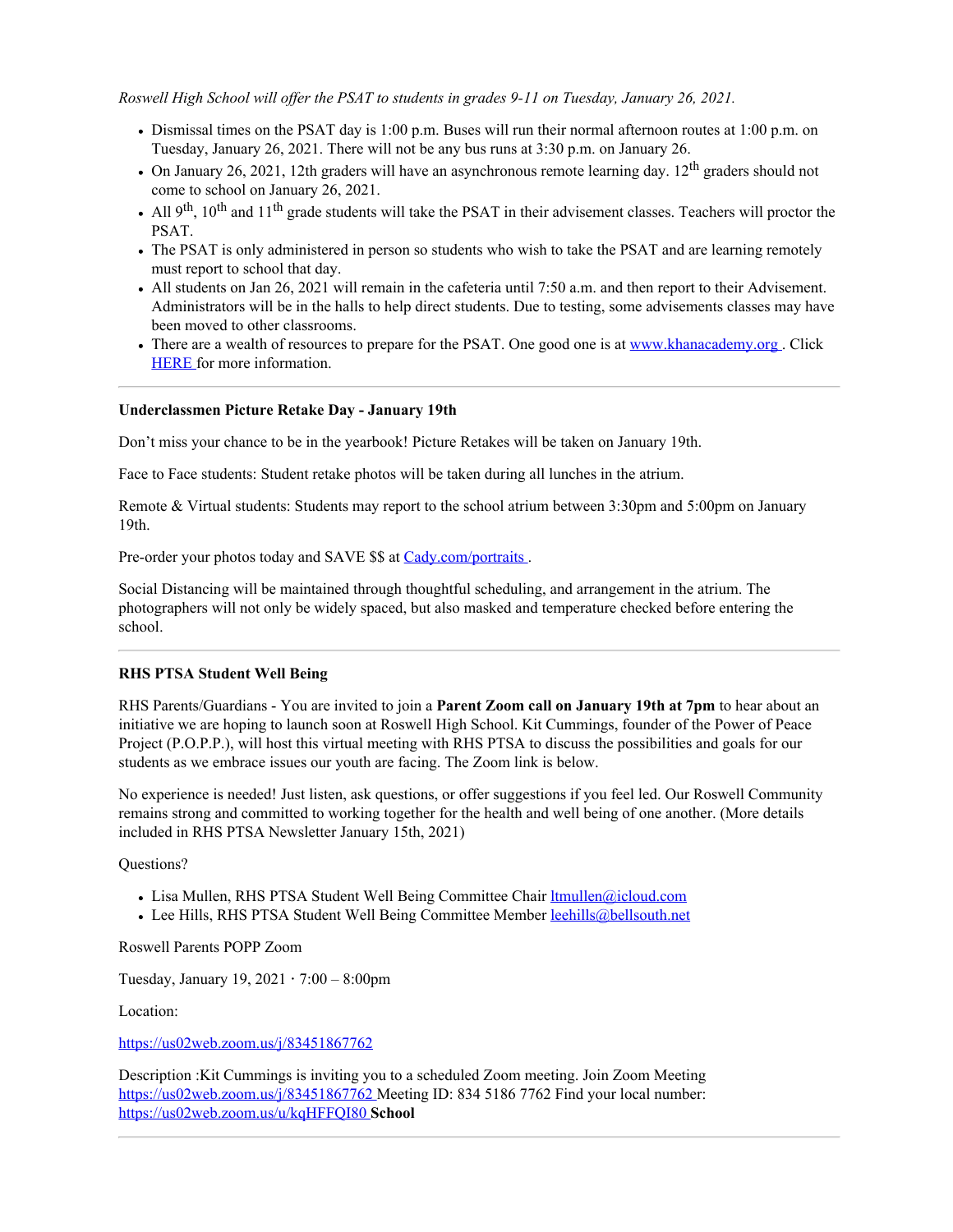#### **January RHS School Governance Meeting**

If you were not able to view or virtually attend the January meeting of the RHS School Governance Meeting, please click [HERE](https://nam11.safelinks.protection.outlook.com/?url=https%3A%2F%2Fyoutu.be%2FSUkmgTIcvIM&data=04%7C01%7Cmurphys%40fultonschools.org%7C0e4f49f32bd94626aa2808d8b7034eee%7C0cdcb19881694b70ba9fda7e3ba700c2%7C1%7C0%7C637460572302722132%7CUnknown%7CTWFpbGZsb3d8eyJWIjoiMC4wLjAwMDAiLCJQIjoiV2luMzIiLCJBTiI6Ik1haWwiLCJXVCI6Mn0%3D%7C1000&sdata=RUulm5yUhtPnYtWlcCLcVuGsrhO%2FcsoLHJSaRRGJ3HQ%3D&reserved=0) to view the meeting on YouTube.

## **Principal's Town Hall**

Thank you to those of you who virtually attended the Principal's Town Hall meeting on the evening of Monday, January 11, 2021. While we are working to get a recording of the presentation, click [HERE](https://nam11.safelinks.protection.outlook.com/?url=http%3A%2F%2Fnew.shawadmin.com%2FRoswell%2FPublic%2FQ%26A1-11-21.pdf&data=04%7C01%7Cmurphys%40fultonschools.org%7C0e4f49f32bd94626aa2808d8b7034eee%7C0cdcb19881694b70ba9fda7e3ba700c2%7C1%7C0%7C637460572302722132%7CUnknown%7CTWFpbGZsb3d8eyJWIjoiMC4wLjAwMDAiLCJQIjoiV2luMzIiLCJBTiI6Ik1haWwiLCJXVCI6Mn0%3D%7C1000&sdata=Uf6AA3beCgk4oJ%2F2L5w2ot4qcyAk2HDd%2F7C%2FAKWsBlE%3D&reserved=0) for a list of the questions that were submitted and some general answers.

#### **Welcome to our New Hornet Staff Members**

Please join me in welcoming the following new staff members to Roswell High School!

- Emily Bradley, English
- Meredith Drummond, TAG
- Kathlene Gorman, World Languages/French
- Callie Pullar, Special Education Paraprofessional
- Heather Smith, Special Education Paraprofessional

In addition, Crystal Baker has been promoted from the position of Paraprofessional to Special Education Teacher.

| congrats |  |  |
|----------|--|--|
|          |  |  |
|          |  |  |
|          |  |  |
|          |  |  |

# **2021 GATJ New Year's Card Context**

Congratulations to Layla Powell who won first place in the 2021 *Georgia Association of Teachers of Japanese* New Year's Card Contest in the High School category. To see the winning entry, click [HERE](https://nam11.safelinks.protection.outlook.com/?url=https%3A%2F%2Fgatj.weebly.com%2Fawards--recognition%2Fnengajo-contest-2021&data=04%7C01%7Cmurphys%40fultonschools.org%7C0e4f49f32bd94626aa2808d8b7034eee%7C0cdcb19881694b70ba9fda7e3ba700c2%7C1%7C0%7C637460572302732145%7CUnknown%7CTWFpbGZsb3d8eyJWIjoiMC4wLjAwMDAiLCJQIjoiV2luMzIiLCJBTiI6Ik1haWwiLCJXVCI6Mn0%3D%7C1000&sdata=c%2FPo0RDovTW4kVLaM8rR2m8Yyh5gRqphdcG5WE3bM40%3D&reserved=0). Congratulations also to her Japanese teacher, Seiko Onuki.

## **RHS Vox Students Board Recognition**

The RHS *Vox* students and their teacher, Samira Bregeth, will be honored at the upcoming Board meeting on January 12, 2021 for winning top honors for their publication by the 2020 Georgia Scholastic Press Association. While the students will not be at the meeting and it will not be broadcast live, we are very proud of them and their efforts.

#### **Published Work**

Congratulations to RHS Math Teacher Marguerite Pettay whose research article, *A Study on the Effects of a Growth Mindset and Incremental Thinking on Student Achievement and Self-Efficacy and What It Means for High School Mathematics Teachers* , was published by the Georgia Council of Teachers of Mathematics. Congratulations (and thanks to Mr. Brown for sharing). Click [HERE](https://nam11.safelinks.protection.outlook.com/?url=https%3A%2F%2Fwww.gctm.org%2Fpage-1709471&data=04%7C01%7Cmurphys%40fultonschools.org%7C0e4f49f32bd94626aa2808d8b7034eee%7C0cdcb19881694b70ba9fda7e3ba700c2%7C1%7C0%7C637460572302732145%7CUnknown%7CTWFpbGZsb3d8eyJWIjoiMC4wLjAwMDAiLCJQIjoiV2luMzIiLCJBTiI6Ik1haWwiLCJXVCI6Mn0%3D%7C1000&sdata=fFXQtaqTMdSMbiUXOEGKb1jC9Hpv35C7FXnqtbHFKXg%3D&reserved=0) .

| finearts |  |  |  |
|----------|--|--|--|
|          |  |  |  |
|          |  |  |  |
|          |  |  |  |
|          |  |  |  |
|          |  |  |  |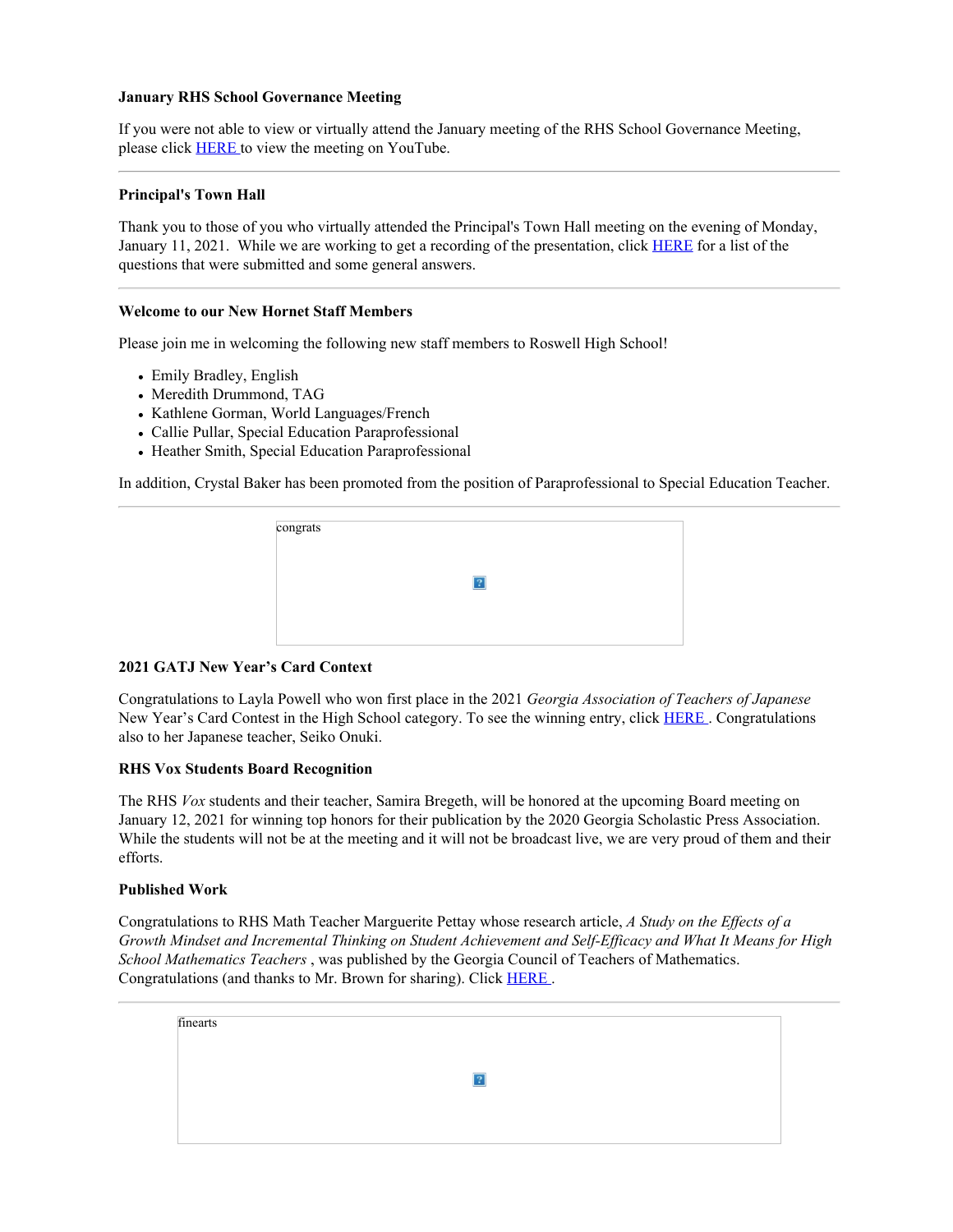#### **All-State Orchestra Students**

Congratulations to the following RHS Orchestra students who made it through the first round of the All-State auditions at the state level and will move on to the second round. Congratulations also to RHS Orchestra teacher Sara White-Farnell.

| <b>Name</b>        | <b>Instrument</b> |
|--------------------|-------------------|
| Botelho, Isobel    | Violin            |
| Carpenter, Lindsey | Viola             |
| Carpenter, Rachel  | Cello             |
| Cozonac, Liam      | <b>Bass</b>       |
| Dukes, Eric        | <b>Bass</b>       |
| Frank, Noah        | Viola             |
| Holmes, Max        | <b>Bass</b>       |
| James, Chloe       | Violin            |

| athletics |   |  |
|-----------|---|--|
|           |   |  |
|           | ? |  |
|           |   |  |

# **Varsity Basketball**

Congratulations to the Boys Varsity Basketball team as they defeated Harrison High School 61-32 on Saturday. We also recognized our senior players and trainers. Congratulations!

| bball seniors |           |  |
|---------------|-----------|--|
|               |           |  |
|               | $\vert$ ? |  |
|               |           |  |
|               |           |  |

# **Wrestling (Pics from @roswellsports)**

Congratulations to our Varsity Wrestlers who defeated Alpharetta on Wednesday evening of last week. Congratulations also to our Senior Wrestlers and Trainers!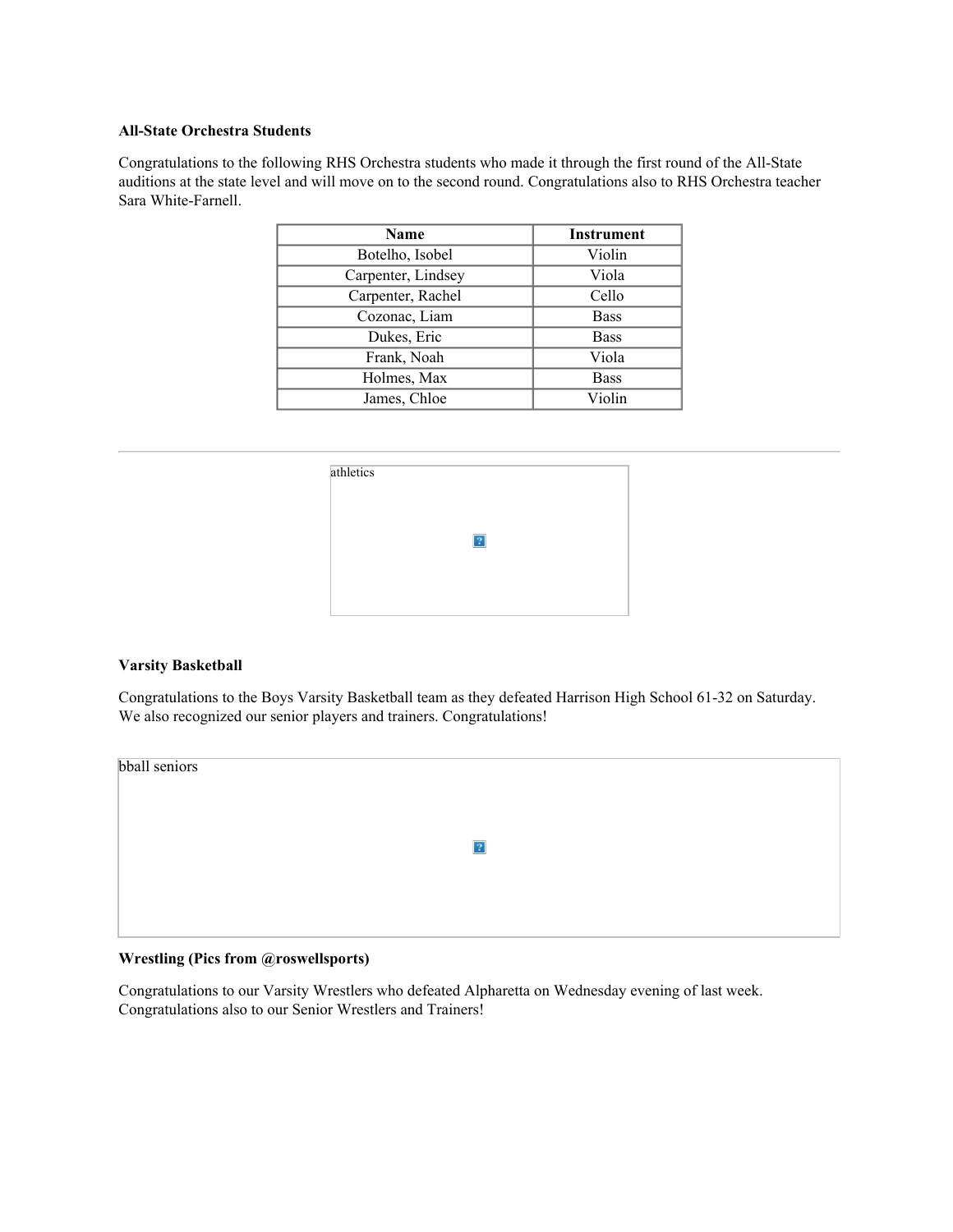

# **Football**

Congratulations to the following Roswell Varsity Football players who received Region 5-7A honors.

*Co-Defensive Player of the Year*

Evan Plunkett

*First Team Offense*

- Robbie Roper
- Ryan Hill
- Zeke Moore
- Michael Fitzgerald
- Marquis Willis
- Trey Lednik
- Corey Robinson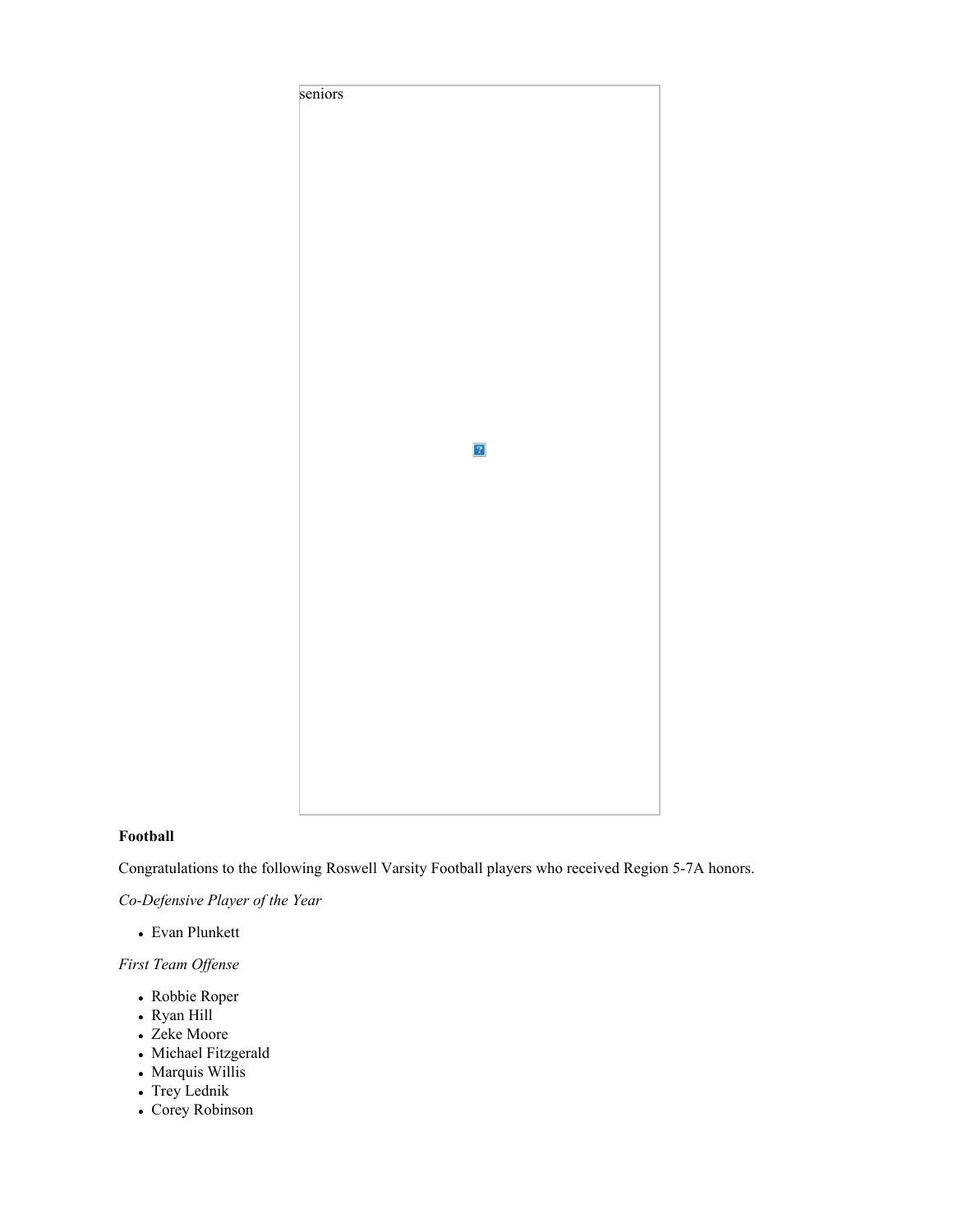## *First Team Defense*

- Harrison Duncan
- Dillon Holifield
- Ethan Nation

# *First Team Special Teams*

Caden Long

# *Second Team Offense*

- Ryan Stephens
- Anietie Ntekop

# *Second Team Defense*

- Trey Roth
- Will Baskin
- Chase Morrison
- Case Barrett
- Riley Slaughter
- Elijah Wilkerson



# *In Case You Missed It….*

#### **Return to School Plan**

The entirety of the Roswell High School Back to School plan for Second Semester is located [HERE](https://nam11.safelinks.protection.outlook.com/?url=http%3A%2F%2Fnew.shawadmin.com%2FRoswell%2FPublic%2FF2FPlan1-13-21.pdf&data=04%7C01%7Cmurphys%40fultonschools.org%7C0e4f49f32bd94626aa2808d8b7034eee%7C0cdcb19881694b70ba9fda7e3ba700c2%7C1%7C0%7C637460572302732145%7CUnknown%7CTWFpbGZsb3d8eyJWIjoiMC4wLjAwMDAiLCJQIjoiV2luMzIiLCJBTiI6Ik1haWwiLCJXVCI6Mn0%3D%7C1000&sdata=imu87ACVy%2BNFCTZN3HF441F5ChL9B0aZaVRlGRfqFSA%3D&reserved=0).

## **Learning Environment**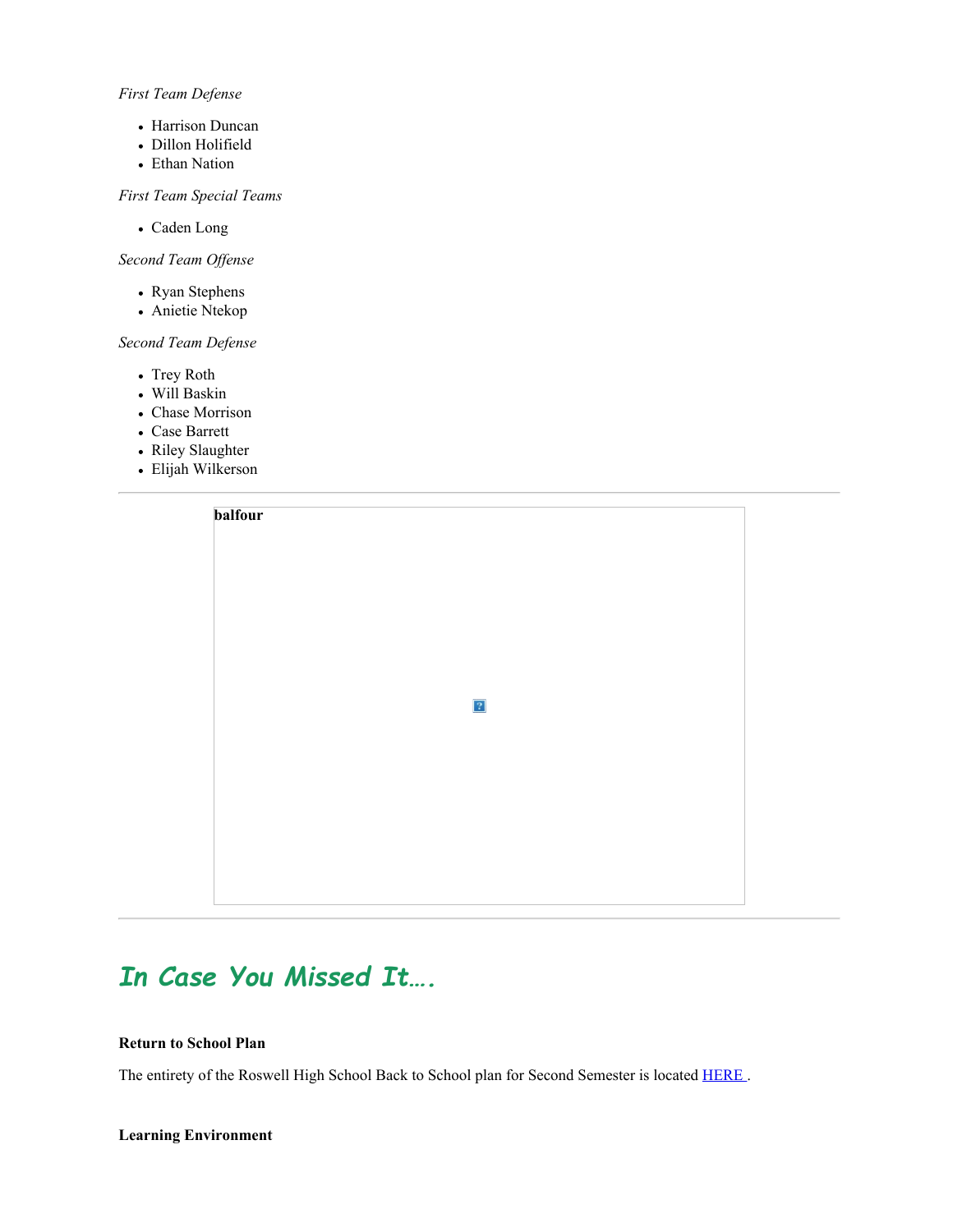The District has stated that students will not be able to change their learning environment for the first nine weeks of second semester. However, we are aware that there will be hardships and other issues that may require students to switch from Remote Learning to Face-to-Face or vice-versa. Please visit the school website ( [www.roswellhornets.org](https://nam11.safelinks.protection.outlook.com/?url=http%3A%2F%2Fwww.roswellhornets.org%2F&data=04%7C01%7Cmurphys%40fultonschools.org%7C0e4f49f32bd94626aa2808d8b7034eee%7C0cdcb19881694b70ba9fda7e3ba700c2%7C1%7C0%7C637460572302742123%7CUnknown%7CTWFpbGZsb3d8eyJWIjoiMC4wLjAwMDAiLCJQIjoiV2luMzIiLCJBTiI6Ik1haWwiLCJXVCI6Mn0%3D%7C1000&sdata=gwYSpCdTmhrxKuokPqHmeV2JNoc7BR6hT29%2BQt9PBCU%3D&reserved=0) ) for more information and to complete the hardship form.

#### **Second Semester Schedule Change Requests**

Second semester schedule change requests are now available through the Microsoft Form below. For various reasons, there have been changes to many student schedules for 2nd semester including period or teacher changes.

To see your student's schedule, please go to the Infinite Campus parent or student portal.

We will continue to do our very best to provide all the classes your student requires, though they may be in a different order or with a different teacher than 1st semester.

If a student is requesting to change the level of a class (AP, Honors) due to academic misplacement, please work with your student's teacher to complete a level change form.

Yearlong classes, including yearlong electives, are yearlong commitments and cannot be dropped unless there is an academic misplacement.

For all other schedule change requests, please use this [Microsoft](https://forms.office.com/Pages/ResponsePage.aspx?id=mLHcDGmBcEu6n9p-O6cAwuGxth5R32JEjv1NWDCc-69UMlhCRkVMUDBNUVBaQlI2NjlWREdHMTA1Mi4u) Form to request a schedule change for 2nd semester and our counselors will work to meet your needs. Please refrain from emailing or calling counselors concerning schedule change requests.

Please allow at least 5 school days for any changes to be reflected on your student's schedule.

## **Reminder - Parent COVID Reporting Portal**

Thank you to those of you who have asked about how the notification process works if a student or staff member at Roswell High School tests positive for COVID.

If we have any report of a case, nurses with the school district reach out to the Fulton County Board of Health with information about the case. The Board takes the information provided by the nurse and advises the District and the local school administration regarding whether any parents or staff members need to be notified and what information that notification should contain. This may be based on whether the COVID positive person entered the building, who the person may or may not have interacted with, and if people were wearing masks.

Here is where our community's role in this process is so very important. If you suspect that your student has had **any** interaction with a person who may be positive for COVID, **please report that to the portal** . This could include contact at home, at school (with another student or staff member), with your family, or even at the store. This information helps our school nurses accurately communicate with the Board of Health and makes sure we are giving the appropriate people all the information they need to make the best decisions they can.

All of the information needed to make a report is [HERE](https://nam11.safelinks.protection.outlook.com/?url=https%3A%2F%2Ffultonschools.az1.qualtrics.com%2Fjfe%2Fform%2FSV_6hWlX46FNk8pNlz&data=04%7C01%7Cmurphys%40fultonschools.org%7C0e4f49f32bd94626aa2808d8b7034eee%7C0cdcb19881694b70ba9fda7e3ba700c2%7C1%7C0%7C637460572302742123%7CUnknown%7CTWFpbGZsb3d8eyJWIjoiMC4wLjAwMDAiLCJQIjoiV2luMzIiLCJBTiI6Ik1haWwiLCJXVCI6Mn0%3D%7C1000&sdata=5iESZVkpszYYO5fT6bHYvXZYw50FTkzAopeQ5bgRZlc%3D&reserved=0) or on the front page of the District website at [www.fultonschools.org](http://www.fultonschools.org/) .

Please remember that we do not have school on Monday, January 18, 2021, to honor the life and legacy of Dr. Martin Luther King, Jr.